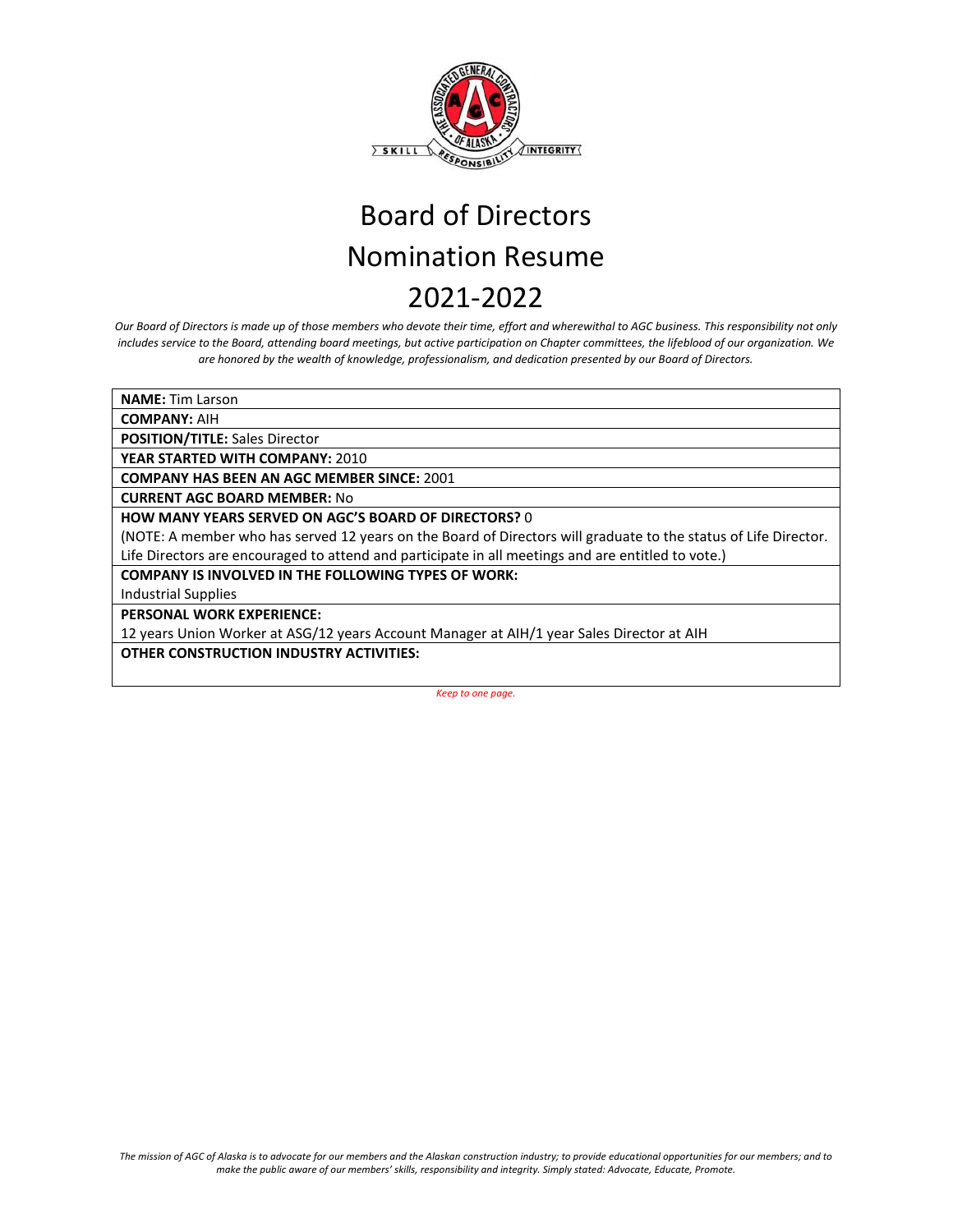

*Our Board of Directors is made up of those members who devote their time, effort and wherewithal to AGC business. This responsibility not only includes service to the Board, attending board meetings, but active participation on Chapter committees, the lifeblood of our organization. We are honored by the wealth of knowledge, professionalism, and dedication presented by our Board of Directors.*

**NAME:** Dave Johnson **COMPANY:** Anchorage Sand & Gravel **POSITION/TITLE:** Sale Manager **YEAR STARTED WITH COMPANY:** 2005 **COMPANY HAS BEEN AN AGC MEMBER SINCE:** 60 + Years **CURRENT AGC BOARD MEMBER: Dave Johnson HOW MANY YEARS SERVED ON AGC'S BOARD OF DIRECTORS?** 11 years (NOTE: A member who has served 12 years on the Board of Directors will graduate to the status of Life Director. Life Directors are encouraged to attend and participate in all meetings and are entitled to vote.) **COMPANY IS INVOLVED IN THE FOLLOWING TYPES OF WORK:**  Construction material supplier including aggregates, cement, concrete, precast, prestress, rebar, masonry products, sacked products, building materials, clean fill site, and soil remediation. **PERSONAL WORK EXPERIENCE:** Before coming to Alaska, I worked for Baja Concrete a redi-mix producer in Chicago. I assumed several roles including Sales, QC Manager, and Operations Manager. In 2005 I moved to Alaska and became the cement salesmen for AS&G's cement division. In 2008 I became the sales manager for AS&G. **OTHER CONSTRUCTION INDUSTRY ACTIVITIES:** AGC Membership Committee Co-Chair AGC Associates Council Co-Chair AGC Nomination Committee Member AGC PAC Committee Member AGC Convention Committee Member AGC Dinner Dance Subcommittee Member AGC Vendor Room Subcommittee Co-Chair Building Owners & Managers Association Member Society of Marketing Professional Sales Member Construction Specifications Institute Member *Keep to one page.*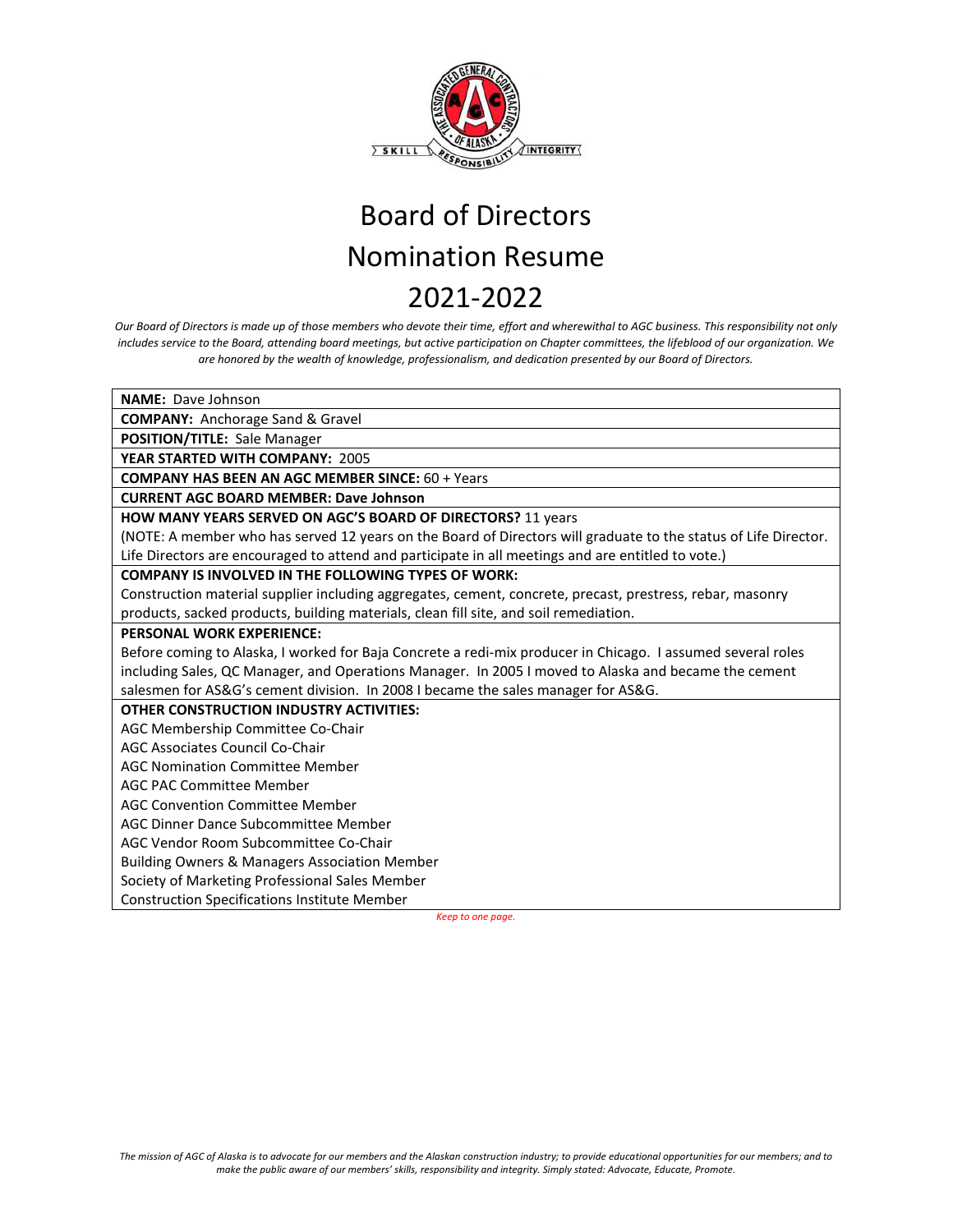

*Our Board of Directors is made up of those members who devote their time, effort and wherewithal to AGC business. This responsibility not only includes service to the Board, attending board meetings, but active participation on Chapter committees, the lifeblood of our organization. We are honored by the wealth of knowledge, professionalism, and dedication presented by our Board of Directors.* 

| <b>NAME:</b> Kirk Currey                                                                                        |
|-----------------------------------------------------------------------------------------------------------------|
| <b>COMPANY:</b> Construction Machinery Industrial, LLC                                                          |
| POSITION/TITLE: Outside Sales/ Rentals/ Product Support and Service                                             |
| YEAR STARTED WITH COMPANY: 1985                                                                                 |
| <b>COMPANY HAS BEEN AN AGC MEMBER SINCE: 1985</b>                                                               |
| <b>CURRENT AGC BOARD MEMBER: Yes</b>                                                                            |
| <b>HOW MANY YEARS SERVED ON AGC'S BOARD OF DIRECTORS?</b> 5                                                     |
| (NOTE: A member who has served 12 years on the Board of Directors will graduate to the status of Life Director. |
| Life Directors are encouraged to attend and participate in all meetings and are entitled to vote.)              |
| <b>COMPANY IS INVOLVED IN THE FOLLOWING TYPES OF WORK:</b>                                                      |
| Remote AK, Village, Oil and Gas, Mining, Construction, Logging, Property Management, Municipal, and Private,    |
| Civil and Vertical Construction Equipment and Product Support Service / Sales/ Rentals.                         |
| PERSONAL WORK EXPERIENCE: 48 years in Construction                                                              |
| Before Construction Family Dairy Farm                                                                           |
| <b>Operating Engineers</b>                                                                                      |
| Construction in the Building Trade(s)                                                                           |
| Sales/ Rentals/ Product Support/ Service in the Construction Equipment Business                                 |
| <b>OTHER CONSTRUCTION INDUSTRY ACTIVITIES:</b>                                                                  |
| Associate member advocate as their E-Board Representative                                                       |
| AGC Committees. Membership/ PAC/ Golf/ Associates/ Conference/ Dinner Dance/ Legislative/ Speakers/             |
| Sporting Clays/Vendor                                                                                           |
| Active PAC member assisting legislators to make the right decisions on the capital budget and AGC priorities.   |
| To any member I will Volunteer education, advice and direction- group and private- in my areas of expertise as  |
| needed or requested, as time will allow.                                                                        |
| Advocate for the Construction Industry and AGC at all levels Local and National.                                |
| Associate Member AMA/ AFA/ RDC                                                                                  |
| <b>Assistant to Hal Ingals</b>                                                                                  |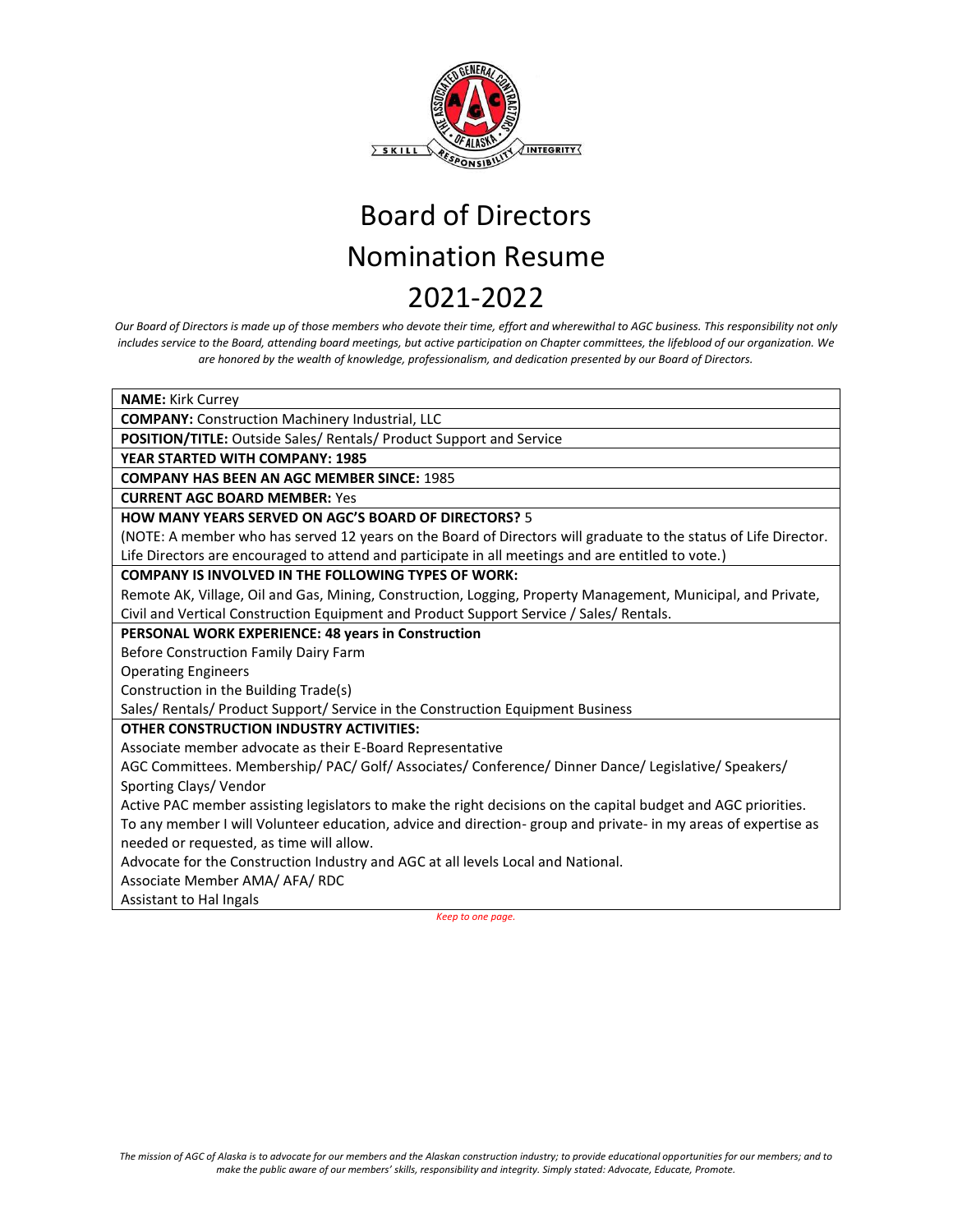

*Our Board of Directors is made up of those members who devote their time, effort and wherewithal to AGC business. This responsibility not only includes service to the Board, attending board meetings, but active participation on Chapter committees, the lifeblood of our organization. We are honored by the wealth of knowledge, professionalism, and dedication presented by our Board of Directors.* 

| <b>NAME: Stacy Tomuro</b>                                                                          |                                                                                                                 |  |
|----------------------------------------------------------------------------------------------------|-----------------------------------------------------------------------------------------------------------------|--|
| <b>COMPANY: First National Bank Alaska</b>                                                         |                                                                                                                 |  |
| POSITION/TITLE: Senior Vice President and Specialty Lending Director                               |                                                                                                                 |  |
| YEAR STARTED WITH COMPANY: 2001                                                                    |                                                                                                                 |  |
| <b>COMPANY HAS BEEN AN AGC MEMBER SINCE: 1949</b>                                                  |                                                                                                                 |  |
| <b>CURRENT AGC BOARD MEMBER: Yes</b>                                                               |                                                                                                                 |  |
| <b>HOW MANY YEARS SERVED ON AGC'S BOARD OF DIRECTORS? 5</b>                                        |                                                                                                                 |  |
|                                                                                                    | (NOTE: A member who has served 12 years on the Board of Directors will graduate to the status of Life Director. |  |
| Life Directors are encouraged to attend and participate in all meetings and are entitled to vote.) |                                                                                                                 |  |
|                                                                                                    | <b>COMPANY IS INVOLVED IN THE FOLLOWING TYPES OF WORK:</b>                                                      |  |
|                                                                                                    |                                                                                                                 |  |
| <b>PERSONAL WORK EXPERIENCE:</b>                                                                   |                                                                                                                 |  |
| Responsible for developing and expanding the bank's asset base through the profitable              |                                                                                                                 |  |
| growth of participation loans, purchasing whole loans and SBA guaranteed loans, and organic        |                                                                                                                 |  |
| commercial loans.                                                                                  |                                                                                                                 |  |
| Other responsibilities: Senior Loan Committee member, Job Classification & Salary                  |                                                                                                                 |  |
| Compensation Committee member, 401k Advisory Committee member, Credit Administration               |                                                                                                                 |  |
| Committee member, BSA/AML Committee member                                                         |                                                                                                                 |  |
|                                                                                                    |                                                                                                                 |  |
| <b>OTHER CONSTRUCTION INDUSTRY ACTIVITIES:</b>                                                     |                                                                                                                 |  |
| $2017 -$ Present                                                                                   | Associated General Contractors, Board of Director (2017 to present)                                             |  |
| $2013 - 2018$                                                                                      | Alaska Bar Foundation, Trustee                                                                                  |  |
| $2001 - 2013$                                                                                      | United Way of Anchorage, Board Chair (2010, 2011); Board of Director                                            |  |
|                                                                                                    | (2001-13); Education Committee Co-chair (2013 - 2018)                                                           |  |
| $2002 - 2007$                                                                                      | Food Bank of Alaska, Board of Director                                                                          |  |
| $1999 - 2001$                                                                                      | Junior Achievement of Alaska, Board of Director                                                                 |  |
| Keep to one page.                                                                                  |                                                                                                                 |  |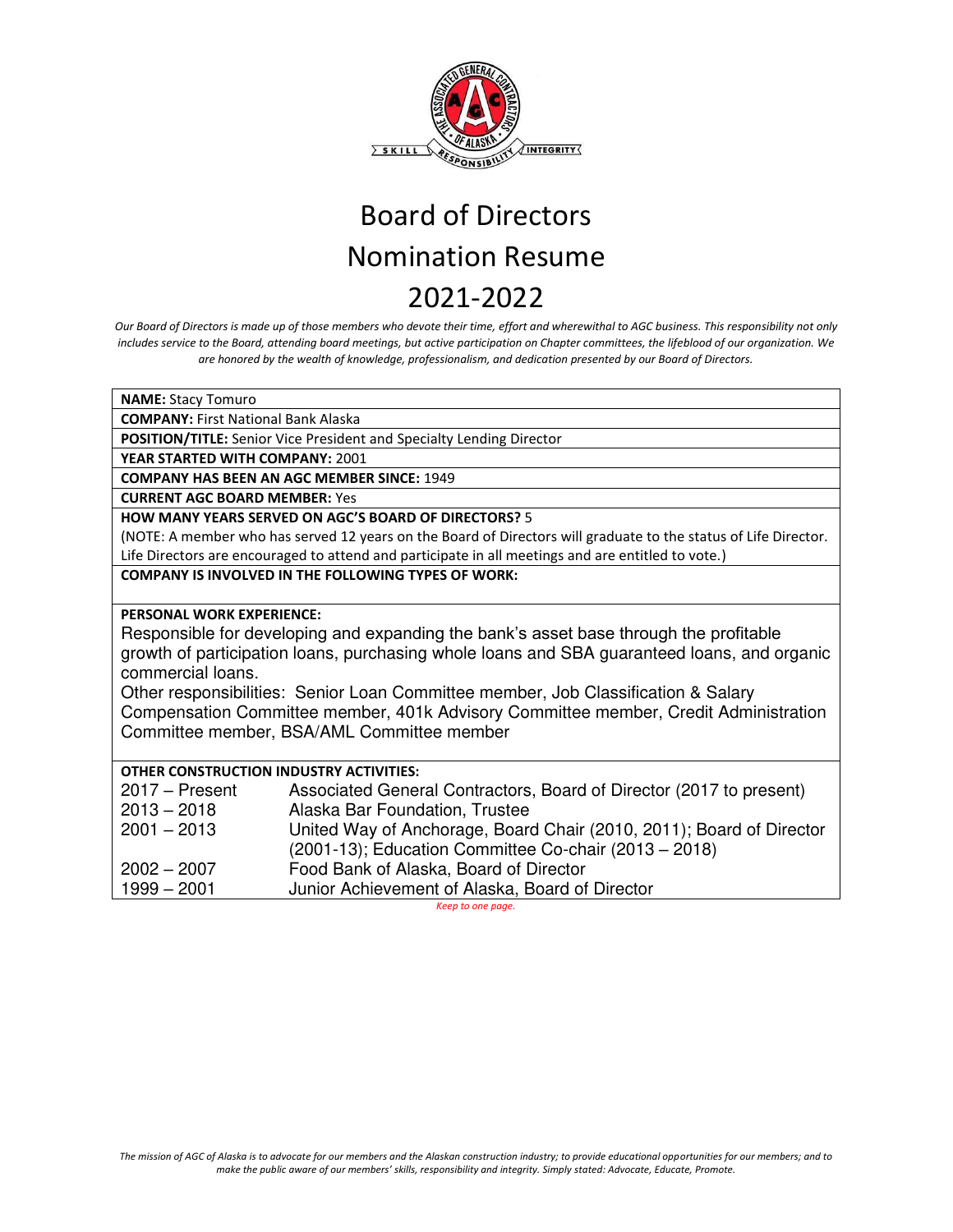

*Our Board of Directors is made up of those members who devote their time, effort and wherewithal to AGC business. This responsibility not only includes service to the Board, attending board meetings, but active participation on Chapter committees, the lifeblood of our organization. We are honored by the wealth of knowledge, professionalism, and dedication presented by our Board of Directors.* 

**NAME:** Kirstie Gray

**COMPANY:** Gray Services, LLC

**POSITION/TITLE**: Owner

**YEAR STARTED WITH COMPANY:** 2015

**COMPANY HAS BEEN AN AGC MEMBER SINCE:** 2017

**CURRENT AGC BOARD MEMBER:** Yes

### **HOW MANY YEARS SERVED ON AGC'S BOARD OF DIRECTORS?** 2

(NOTE: A member who has served 12 years on the Board of Directors will graduate to the status of Life Director. Life Directors are encouraged to attend and participate in all meetings and are entitled to vote.)

#### **COMPANY IS INVOLVED IN THE FOLLOWING TYPES OF WORK:**

- Project Support Services
- Working with generals, sub-contractors and suppliers to prepare proposals, submittals, permits and review solicitations or contracts.
- Bookkeeping
- **Marketing**

#### **PERSONAL WORK EXPERIENCE:**

Kirstie Gray began her company, Gray Services, LLC, to help fill the gap she observed in the construction industry. Alaska's two seasons, winter and construction, leaves some companies unable to keep a year-round work force. Hence the "gap" where services are needed by project or on a monthly basis, to adhere to each company's mission. Filling this "gap" allows Kirstie to serve multiple companies, working hand in hand to provide the array of services each one requires. Her work allows companies to access her broad range of services on an as-needed basis, both face to face and remote.

### **OTHER CONSTRUCTION INDUSTRY ACTIVITIES:**

Associated General Contractors Alaska: Council Member, Safety Committee, Membership Committee & Associate Council Member

Petroleum Club Alaska: House Committee and Technology Committee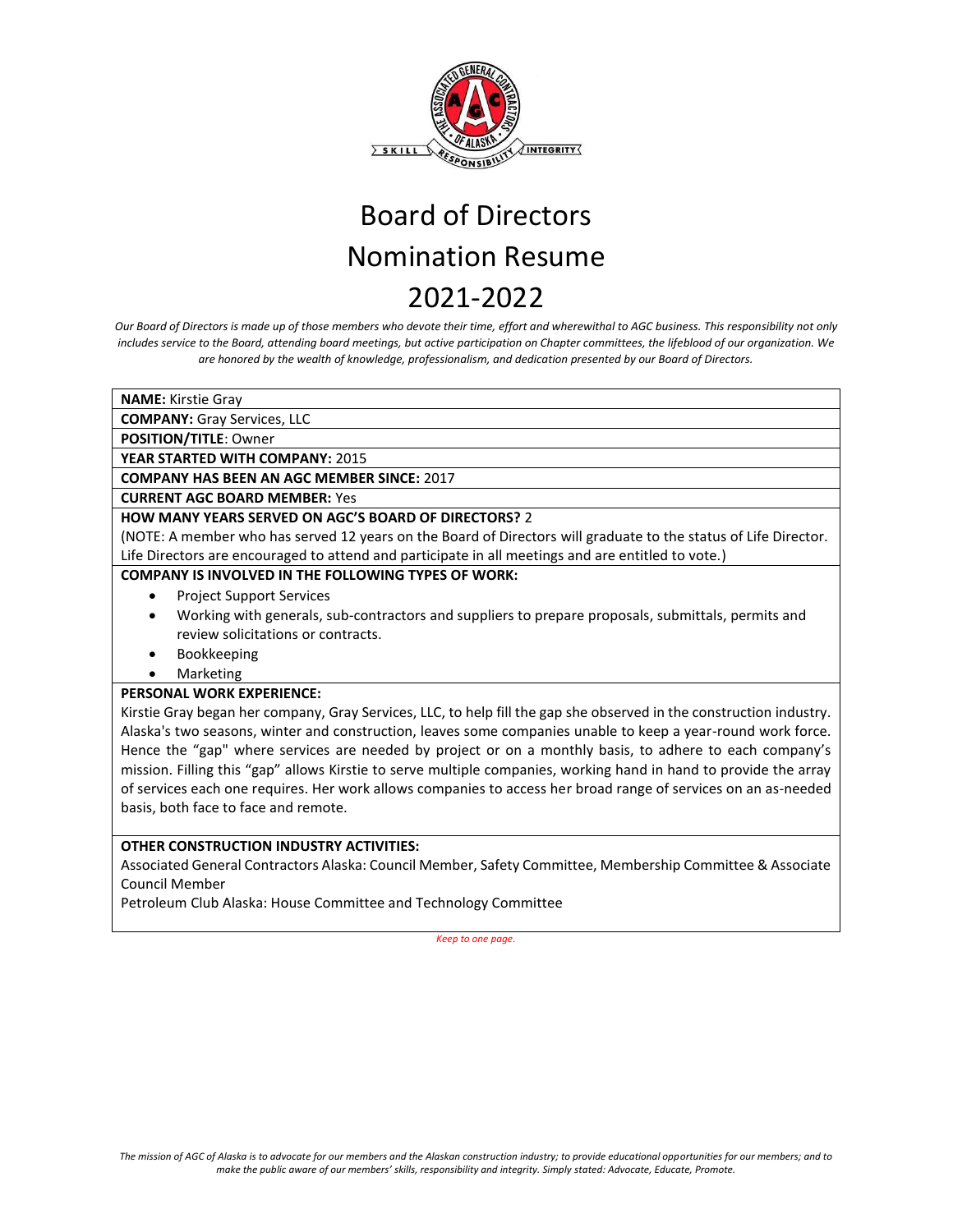

*Our Board of Directors is made up of those members who devote their time, effort and wherewithal to AGC business. This responsibility not only includes service to the Board, attending board meetings, but active participation on Chapter committees, the lifeblood of our organization. We are honored by the wealth of knowledge, professionalism, and dedication presented by our Board of Directors.*

**NAME:** Dax Lauwers

**COMPANY:** Marsh McLennan

**POSITION/TITLE:** Client Executive

**YEAR STARTED WITH COMPANY:** 2018

**COMPANY HAS BEEN AN AGC MEMBER SINCE:** 50+ Years

**CURRENT AGC BOARD MEMBER:** Yes via CLC

**HOW MANY YEARS SERVED ON AGC'S BOARD OF DIRECTORS?** 1 as a non-voting member via CLC

(NOTE: A member who has served 12 years on the Board of Directors will graduate to the status of Life Director. Life Directors are encouraged to attend and participate in all meetings and are entitled to vote.)

### **COMPANY IS INVOLVED IN THE FOLLOWING TYPES OF WORK:**

Our firm provides insurance, bonding, health insurance and risk management services to clients across Alaska in a variety of industries including construction. We work with contractors in every part of Alaska and a wide range of specialties (vertical, civil, environmental etc.)

### **PERSONAL WORK EXPERIENCE:**

2018 – Current Client Executive at Marsh McLennan

- Manage internal team and book of clients while driving the procurement of annual insurance programs for clientele
- Assist with claims, contract review, carrier negotiations, industry expertise etc.
- 2015 2018 Small Business Owner
	- Owned and operated seafood distribution company with a focus on providing Bristol Bay Salmon to restaurants and individuals across the country
	- Utilized direct marketing as we sold a percentage of the salmon we caught after the season

2004 – Current – Commercial Fisherman

- Drift and Set-net experience in Bristol Bay
- Previous to current position with Marsh McLennan, I would fish the entire season as a crewman
- Currently, I spend 7-10 days during the peak of the season set-netting in Naknek, AK

2015-2018 – Professional Hockey Player

• Competed in the ECHL (U.S) and EIHL (U.K) over the course of 4 seasons

### **OTHER CONSTRUCTION INDUSTRY ACTIVITIES:**

- 2019 Current AGC CLC Steering Committee Member
- 2019-2020 AGC Shotgun Shoot Steering Committee Member

2020-2022 AGC CLC Chair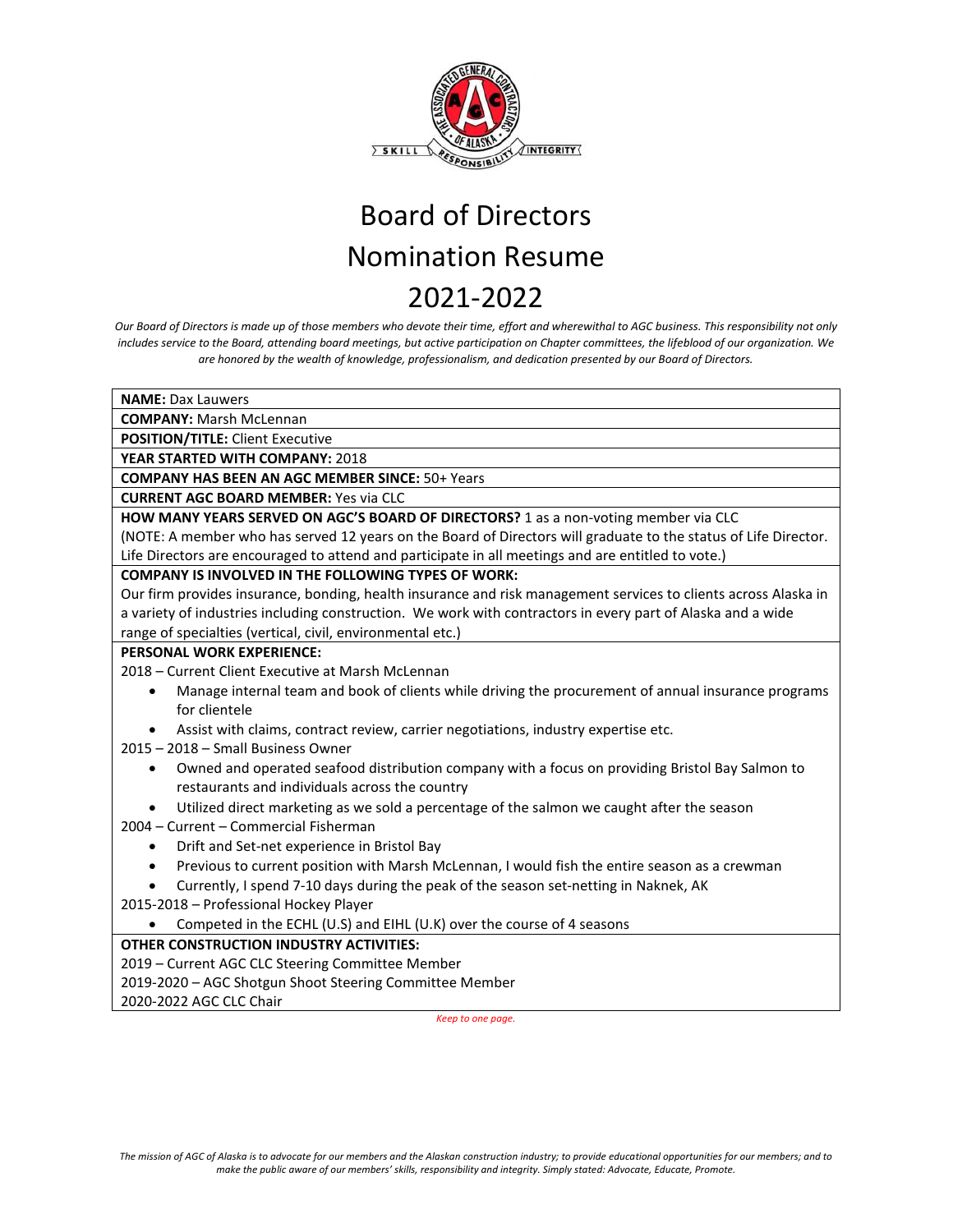

*Our Board of Directors is made up of those members who devote their time, effort and wherewithal to AGC business. This responsibility not only includes service to the Board, attending board meetings, but active participation on Chapter committees, the lifeblood of our organization. We are honored by the wealth of knowledge, professionalism, and dedication presented by our Board of Directors.*

**NAME:** Kiersten Russell

**COMPANY:** Northrim Bank

**POSITION/TITLE:** Commercial Loan Officer

**YEAR STARTED WITH COMPANY:** 2014

**COMPANY HAS BEEN AN AGC MEMBER SINCE:** 1990

**CURRENT AGC BOARD MEMBER:** N/A

**HOW MANY YEARS SERVED ON AGC'S BOARD OF DIRECTORS?** 0

(NOTE: A member who has served 12 years on the Board of Directors will graduate to the status of Life Director. Life Directors are encouraged to attend and participate in all meetings and are entitled to vote.)

#### **COMPANY IS INVOLVED IN THE FOLLOWING TYPES OF WORK:**

Northrim Bank is a full service community bank within the state of Alaska. Northrim offers a variety of products from retail banking to lending. The bank has held an active role within our community and has supported the construction industry through financial backing and lobbying.

#### **PERSONAL WORK EXPERIENCE:**

I have over ten years in the banking industry and have worked in several departments of the bank – from a Teller to a Commercial Lender. As a lender, I've worked with multiple subcontractors, to general and civil construction companies in obtaining financing for working capital, equipment, and large projects throughout the state of Alaska.

### **OTHER CONSTRUCTION INDUSTRY ACTIVITIES:**

I have been a member of the Construction Leadership Council for three years, and currently hold the role of Co-Chair, with the anticipation of becoming Chair in 2023. I am involved with the Associates Council and Conference Committee, and currently Co-Chair the Dinner Dance.

I have attended multiple AGC events, and written our local government, as well as, the white house voicing my concern on topics such as supply-chain disruption.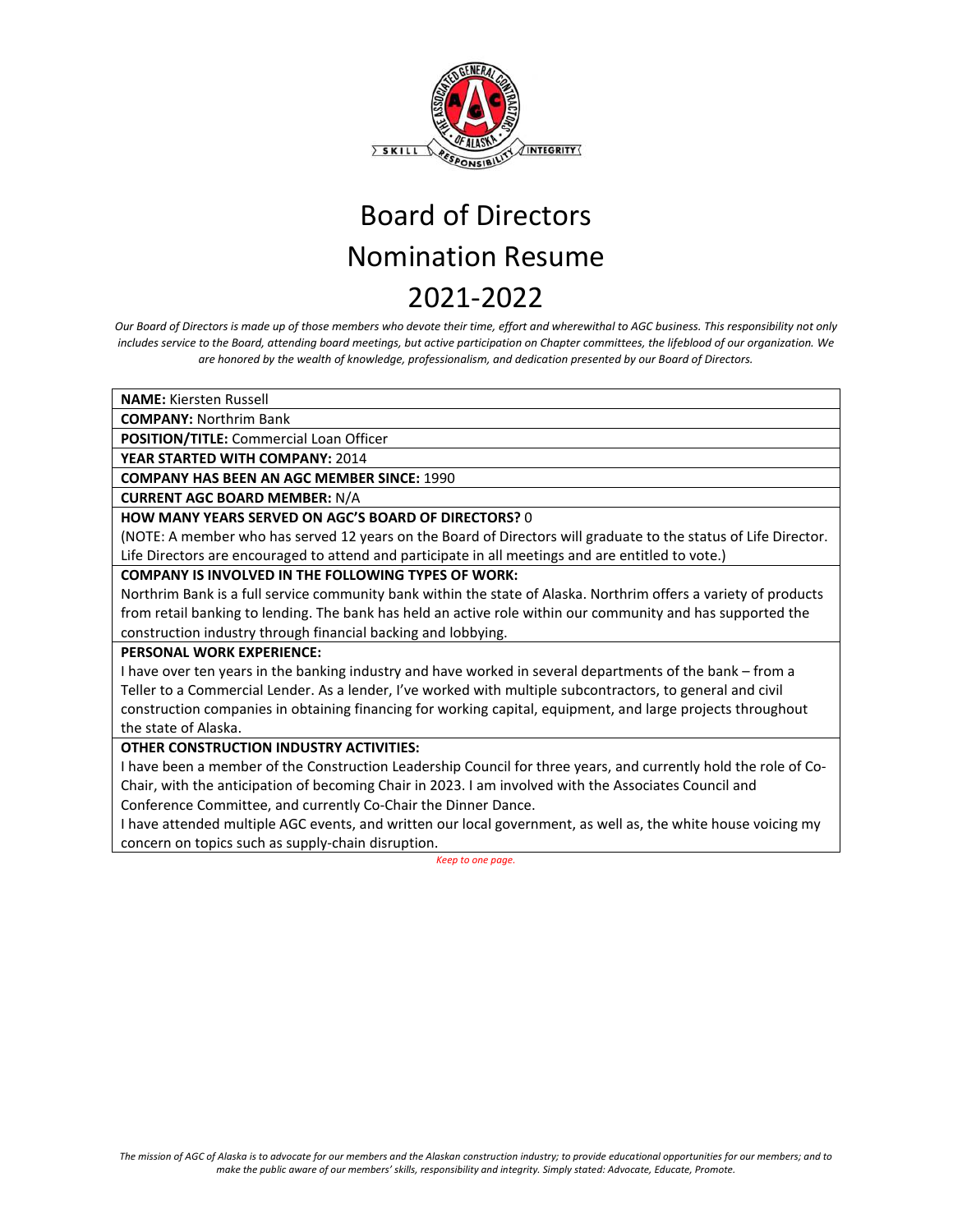

*Our Board of Directors is made up of those members who devote their time, effort and wherewithal to AGC business. This responsibility not only includes service to the Board, attending board meetings, but active participation on Chapter committees, the lifeblood of our organization. We are honored by the wealth of knowledge, professionalism, and dedication presented by our Board of Directors.*

**NAME:** C Greg Carr

**COMPANY:** Merrill Lynch

**POSITION/TITLE:** Financial Advisor

**YEAR STARTED WITH COMPANY:** 2010

**COMPANY HAS BEEN AN AGC MEMBER SINCE:** 2015/2016

**CURRENT AGC BOARD MEMBER:** No

#### **HOW MANY YEARS SERVED ON AGC'S BOARD OF DIRECTORS?** 0

(NOTE: A member who has served 12 years on the Board of Directors will graduate to the status of Life Director. Life Directors are encouraged to attend and participate in all meetings and are entitled to vote.)

#### **COMPANY IS INVOLVED IN THE FOLLOWING TYPES OF WORK:**

Employer Retirement Benefits, Cash Management, Lending , etc

#### **PERSONAL WORK EXPERIENCE:**

I began my career in the services industry in 1999. I joined Merrill Lynch Wealth Management in 2010 as a financial advisor and am specially qualified Portfolio Manager who can help clients pursue their objectives by managing on a discretionary basis my own personalized or defined strategies, which may incorporate individual stocks and bonds, Merrill Lynch Wealth Management model portfolios, and third-party investment strategies. I also am a recipient of the CRPC®, Chartered Retirement Planning CounselorSM designation\*, the CPFA, Certified Plan Fiduciary Advisor designation, and the firms recognized Retirement Benefits Consultant designation. I was named to Barron's "Top 1,200 Financial Advisors" list in 2019\*. Now, as a Senior Financial Advisor, I work with select individuals and businesses to assist them in all aspects of their financial well-being. I maintain a strong relationship with clients and utilize all of the research and tools available to me at Merrill. I works with clients and businesses to assess their needs and develop wealth plans to assist them in prioritizing their financial objectives. I participate in the alumni association of The University of Montana where I received his Bachelor of Arts in Economics. I follow the deep-seated Merrill tradition of participating in the communities I serve. This drives my interest in spending time volunteering with organizations in my community.

### **OTHER CONSTRUCTION INDUSTRY ACTIVITIES:** None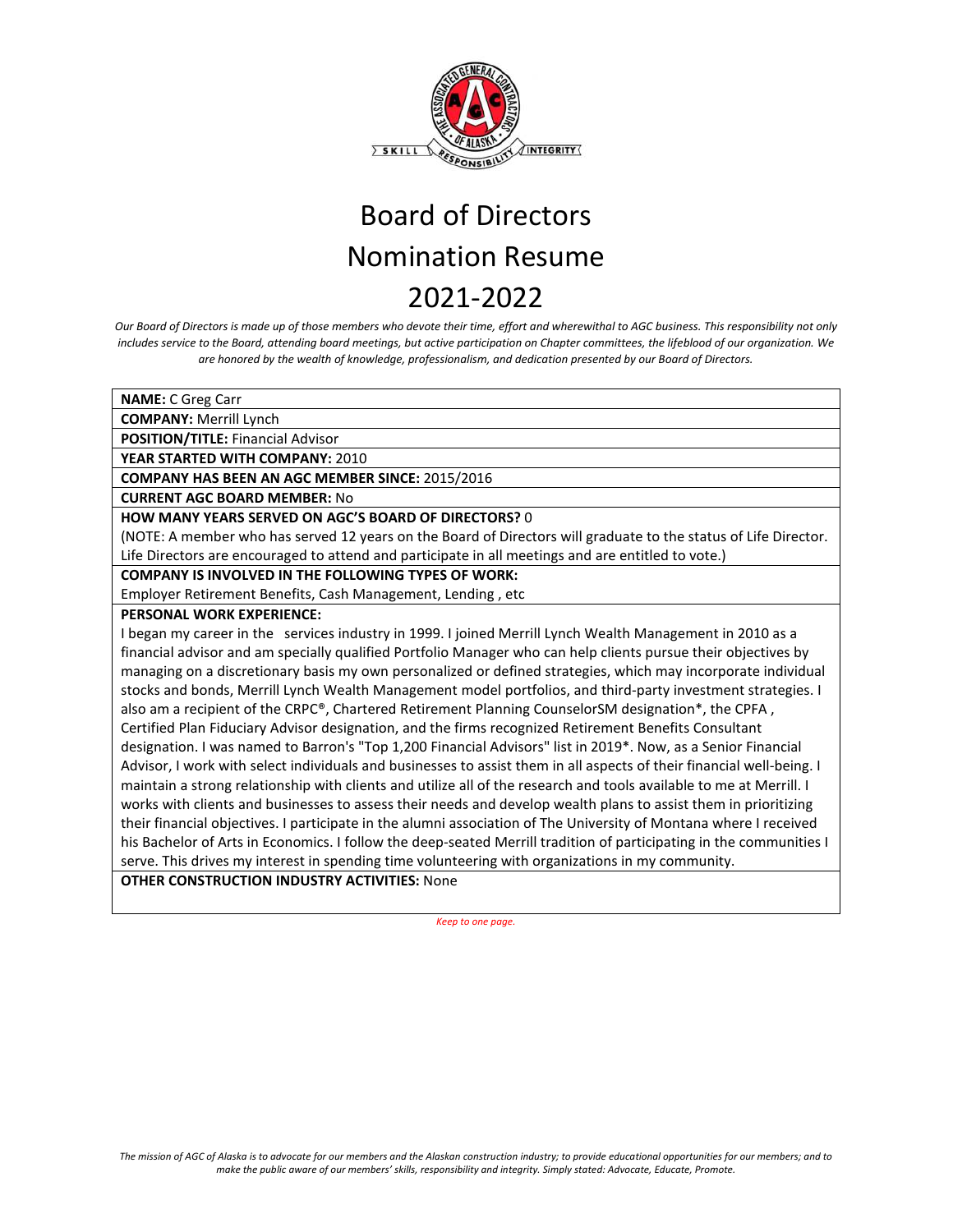

*Our Board of Directors is made up of those members who devote their time, effort and wherewithal to AGC business. This responsibility not only includes service to the Board, attending board meetings, but active participation on Chapter committees, the lifeblood of our organization. We are honored by the wealth of knowledge, professionalism, and dedication presented by our Board of Directors.* 

**NAME:** Lynne Seville

**COMPANY:** Parker, Smith & Feek

**POSITION/TITLE:** Principal, Vice President

**YEAR STARTED WITH COMPANY:** 2006

**COMPANY HAS BEEN AN AGC MEMBER SINCE:** 1970

**CURRENT AGC BOARD MEMBER:** Yes

### **HOW MANY YEARS SERVED ON AGC'S BOARD OF DIRECTORS?** 4

(NOTE: A member who has served 12 years on the Board of Directors will graduate to the status of Life Director. Life Directors are encouraged to attend and participate in all meetings and are entitled to vote.)

### **COMPANY IS INVOLVED IN THE FOLLOWING TYPES OF WORK:**

Parker, Smith & Feek is an Insurance, Employee Benefits, Surety/Bonding Brokerage and Risk Management Consulting firm with offices in Alaska, Washington, Oregon and Hawaii serving clients working throughout the world. PS&F was founded as a construction specialty firm over 80 years ago. PS&F was founded in Washington and opened our permanent Alaska offices in 1986. PS&F is a top 40 privately-owned insurance brokerage firms in the nation with 5 of our shareholders in our Alaska office.

#### **PERSONAL WORK EXPERIENCE:**

I have been in the insurance industry for over 30 years and in the brokerage side of the business with firms that specialize in construction for over 26 years. 13 years of my career was with a worldwide top 3 brokerage firm. I am pleased to be one of the owners of a large privately-held firm committed to our clients in the Pacific Northwest and supporting their business throughout the world. The majority of my clients are in the construction fields from large GCs to specialty contractors.

My personal career goals are to support my clients in managing and understanding their risk and assisting them in avoiding and transferring their risk within their appetite. I help keep construction companies strong and resilient.

### **OTHER CONSTRUCTION INDUSTRY ACTIVITIES:**

I serve on the boards and legislative affairs committees of construction‐related organizations including the past three years on the AGC Board including two years on AGC Executive Board and Legislative Affairs Committee. I am a frequent speaker on construction risk management and insurance topics for construction organizations. My firm is pleased and honored to be the sponsor of the AGC Alaska Excellence in Construction Awards. I am married to an ex-iron worker and we spend much of our time executing our own construction projects for "fun".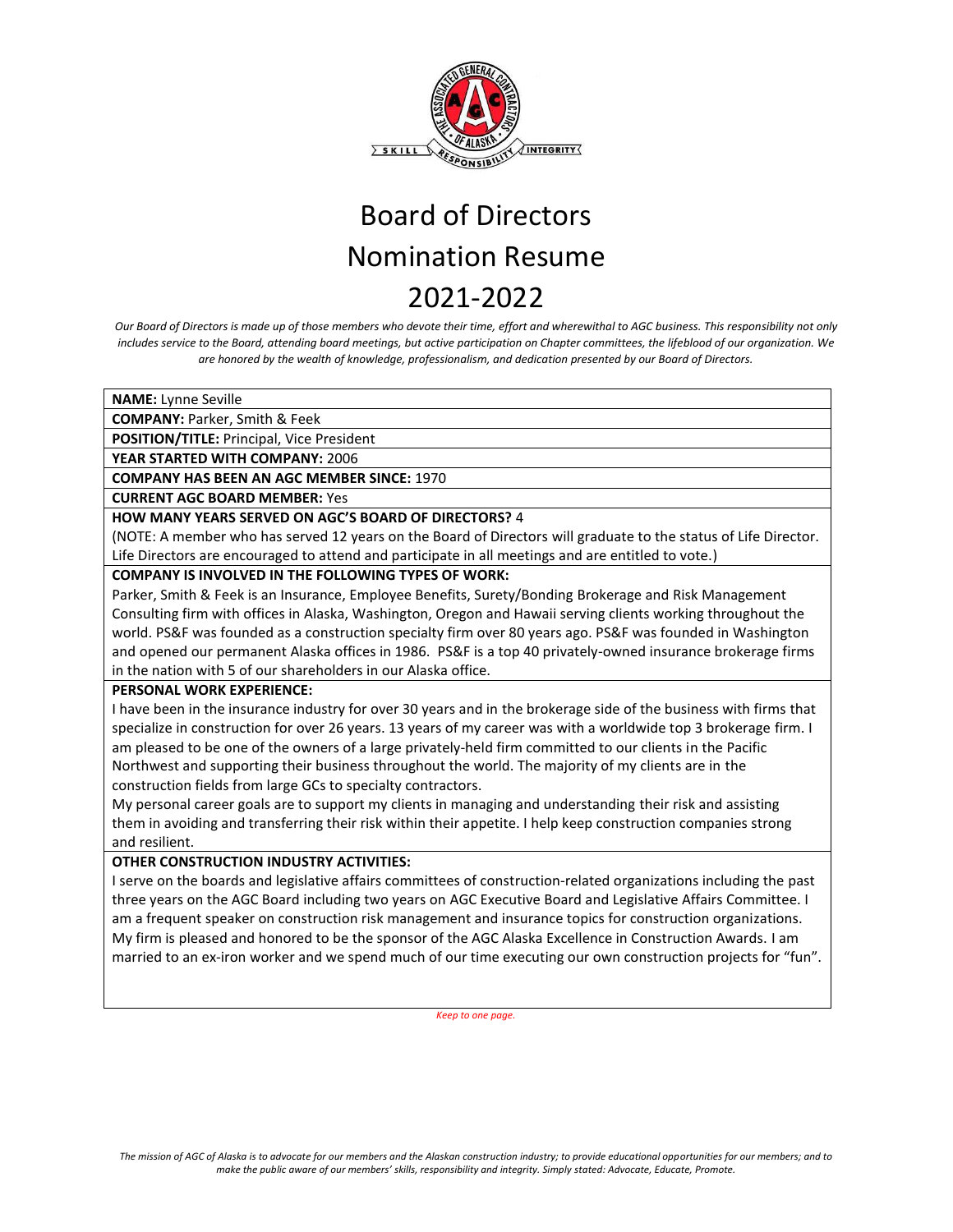

*Our Board of Directors is made up of those members who devote their time, effort and wherewithal to AGC business. This responsibility not only includes service to the Board, attending board meetings, but active participation on Chapter committees, the lifeblood of our organization. We are honored by the wealth of knowledge, professionalism, and dedication presented by our Board of Directors.*

**NAME**: Paul Kovach

**COMPANY**: Spenard Builders Supply

**POSITION/TITLE:** Commercial Sales Manager

**YEAR STARTED WITH COMPANY:** 1989

**COMPANY HAS BEEN AN AGC MEMBER SINCE:** 1969

**CURRENT AGC BOARD MEMBER:** Yes

**HOW MANY YEARS SERVED ON AGC'S BOARD OF DIRECTORS?** 2

(NOTE: A member who has served 12 years on the Board of Directors will graduate to the status of Life Director. Life Directors are encouraged to attend and participate in all meetings and are entitled to vote.)

**COMPANY IS INVOLVED IN THE FOLLOWING TYPES OF WORK:** 

Supply of building materials throughout the state

**PERSONAL WORK EXPERIENCE:**

Worked on various projects, large and small, throughout the state with lots of contractors in the industry

**OTHER CONSTRUCTION INDUSTRY ACTIVITIES:**

Served on the Board of Directors at ABC of Alaska for 6 years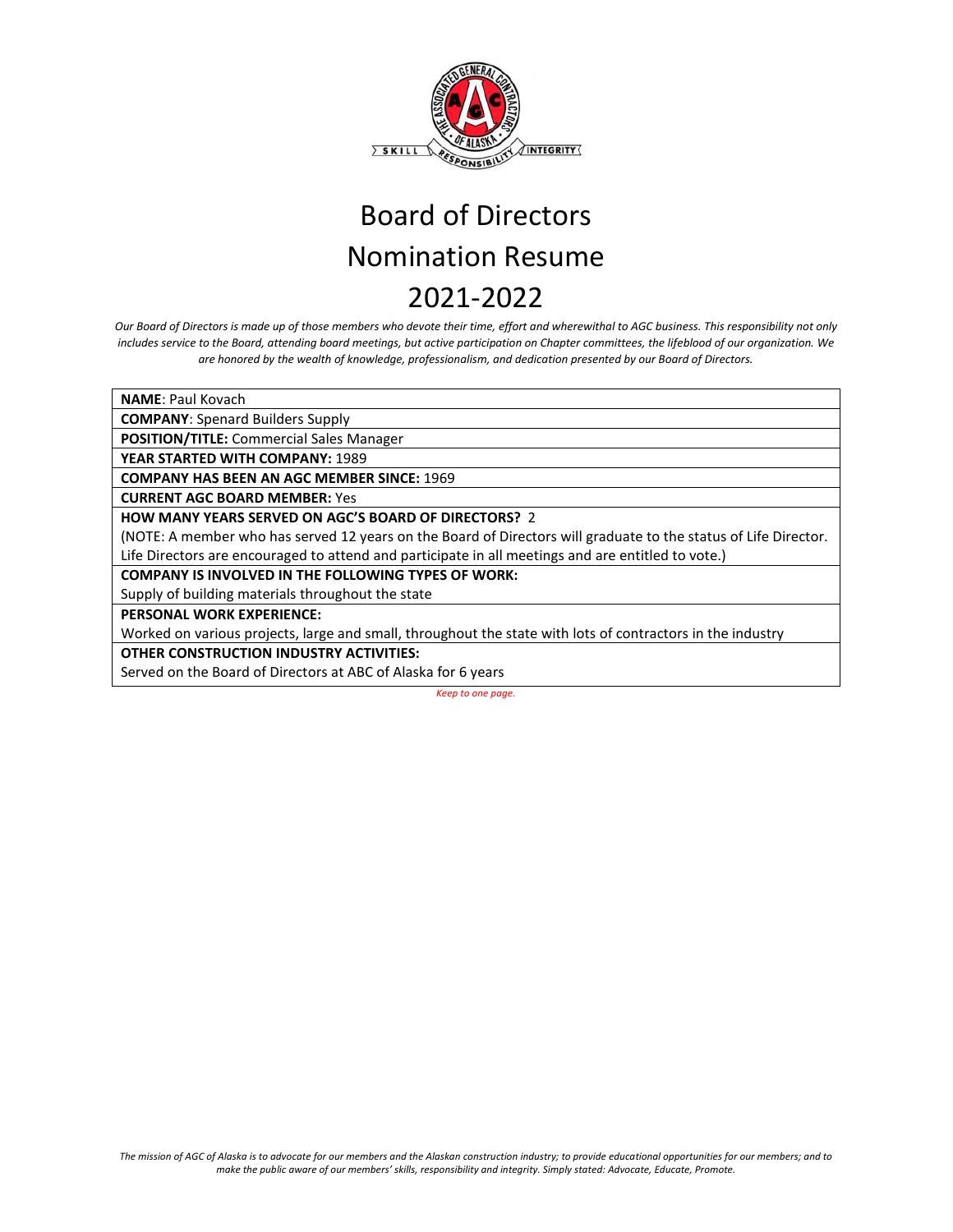

*Our Board of Directors is made up of those members who devote their time, effort and wherewithal to AGC business. This responsibility not only includes service to the Board, attending board meetings, but active participation on Chapter committees, the lifeblood of our organization. We are honored by the wealth of knowledge, professionalism, and dedication presented by our Board of Directors.*

**NAME:** Jim St. George

**COMPANY:** Founder STG Inc / ST George Consulting

**POSITION/TITLE:** Founder STG Inc. / St George Consulting Owner

**YEAR STARTED WITH COMPANY:** Founder of STG. STG was found in 1996, doing business as St. George Construction since 1991 / Sold company to Calista, founded St Consulting

**COMPANY HAS BEEN AN AGC MEMBER SINCE:** 2008

**CURRENT AGC BOARD MEMBER: Yes**

### **HOW MANY YEARS SERVED ON AGC'S BOARD OF DIRECTORS?** 11

(NOTE: A member who has served 12 years on the Board of Directors will graduate to the status of Life Director. Life Directors are encouraged to attend and participate in all meetings and are entitled to vote.)

**COMPANY IS INVOLVED IN THE FOLLOWING TYPES OF WORK:** 

Headquarter in Anchorage, STG Inc. is a heavy industry contractor offering construction services and management to clients across the state of Alaska. STG remains one of the state's most experienced constructors of remote energy systems and focuses specifically on projects involving utility-scale wind farms, remote energy systems and focuses specifically on projects involving utility-scale wind farms, tower construction and pile foundations along with power generation, distribution and bulk fuel storage.

St George Consulting has done work for a number of construction and oil field companies related to remote work around the state.

**PERSONAL WORK EXPERIENCE:**

Mr. St. George oversaw all company activities as STG's founder and president. Since the 1970's, Mr. St. George has managed rural infrastructure projects across Alaska contributing to his expertise involving heavy industry construction and its particular application in remote locations. In addition to his work across rural Alaska, Mr. St. George also oversaw operations at Alaska Crane, an Anchorage based Crane service and wholly owned subsidiary of STG.

St George Consulting advises clients on innumerable issues related to construction and operational business around the state.

**OTHER CONSTRUCTION INDUSTRY ACTIVITIES:**

In addition to AGC, STG is a proud member of the Alaska Power Association and the Renewable Energy Alaska Project (REAP).